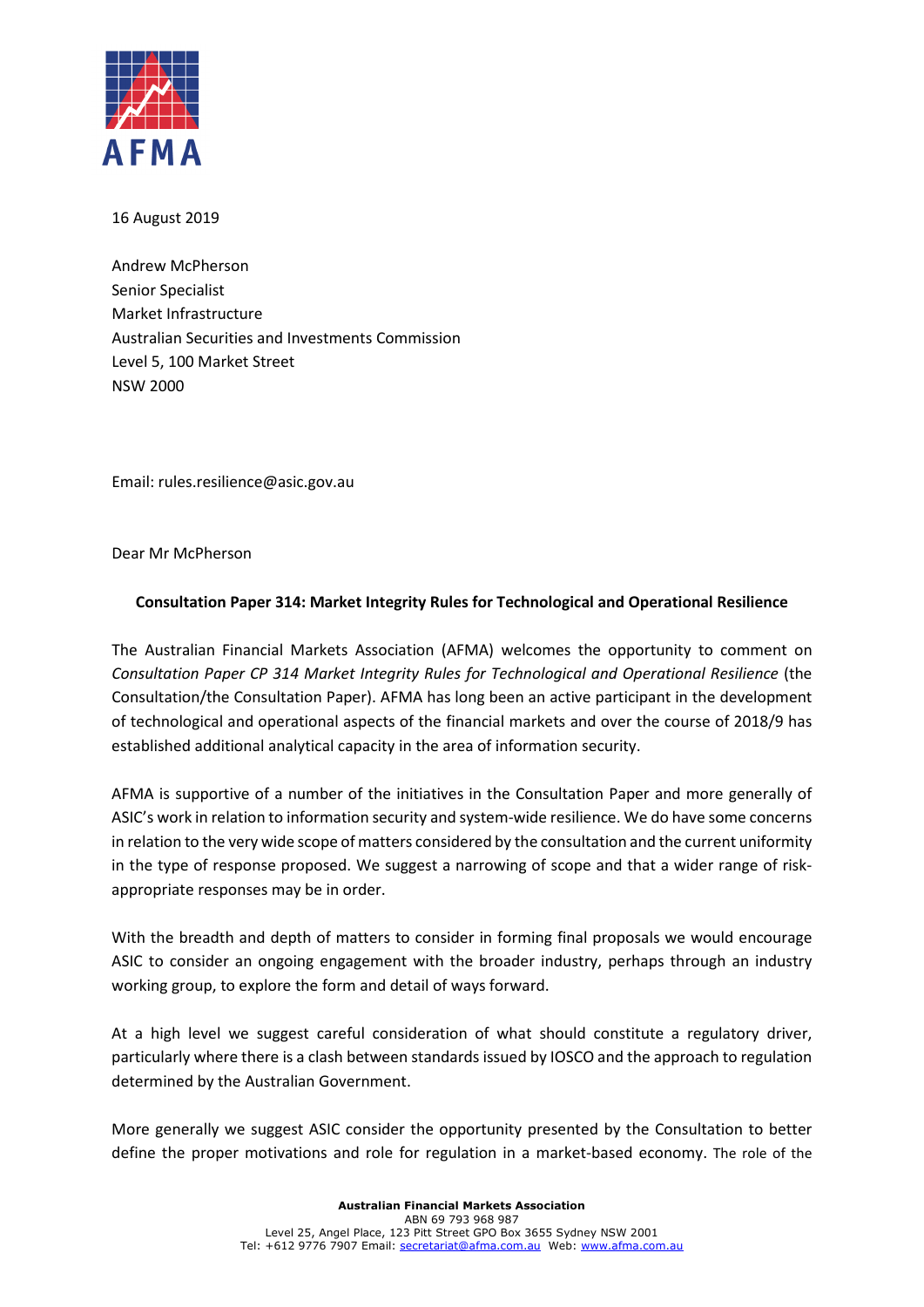regulator is to define boundaries and regulatory outcomes not the technical means to achieve an outcome. With very quickly developing technology, Australian technology regulation has demonstrated a constant failure to anticipate change and failed to serve community needs. Considering these matters may suggest limits to the role for regulation in business operations. Particularly where there is a reasonable basis to expect market forces will address any shortcomings over time, and the impacts of any shortcomings would not be systemically significant.

In this submission we also argue that the regulatory stance and drafting in relation to operational and technological matters should be adjusted to accommodate unavoidable failures to achieve perfection. These are generally highly complex systems and it should not be an offence merely because there is an issue with a system.

We also raise a number of more specific concerns as part of our response to the questions in the Consultation Paper.

We note our interest in ASIC commencing consultations at the issues phase rather than when draft rules and regulations have already been formed. Consultation processes that leave external engagement to consider a fully formed draft may have missed opportunities to avoid further regulation, or to approach the regulation in a different manner.

Increasing the early, active and empowered participation in the regulatory process by the regulated community and broader public is likely to be associated with more democratic and supported*<sup>1</sup>* , and in our view more likely to be of net benefit to the Australian economy.

We thank ASIC for the ongoing material engagement and efforts around resilience and look forward to continuing to assist in finding the optimum balance in regulatory outcomes.

For more information or if you have questions in relation to our submission please do not hesitate to contact me at 02 9776 7993.

Yours sincerely

-

Santa /

Damian Jeffree **Director of Policy and Professionalism**

<sup>1</sup> See Fung, Archon (2006), 'Varieties of participation in complex governance', *Public Administration Review*, 66 (S1), 66–75. http://faculty.fiu.edu/~revellk/pad3003/Fung.pdf Revisited in 2015 in Fung, Archon. "Putting the Public Back into Governance: The Challenges of Citizen Participation and Its Future." *Public Administration Review* 75.4 (July/August 2015): 513–522. http://archonfung.net/docs/articles/2015/Fung.PAR2015.pdf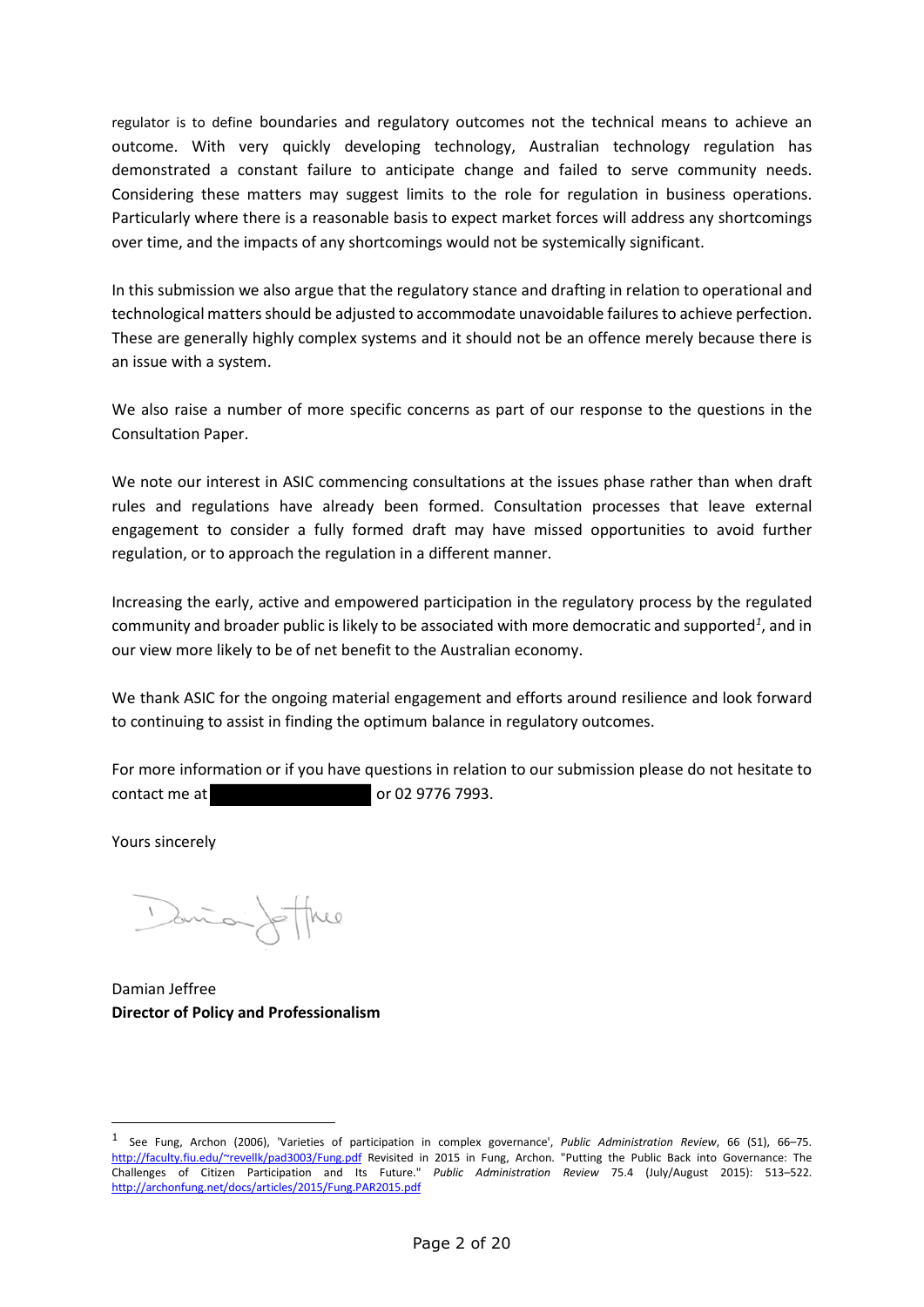# **Regulatory Drivers**

The Consultation Paper takes place in the context of the jurisdictional focus on information security and the accompanying move to ensure security standards for firms operating in the local market are at a high common standard.

ASIC has made numerous welcome contributions to these areas over recent years including benchmarking assessments of the resilience of firms within the industry (Report 555) as well as REP 429, REP 468, REP 509 and REP 592 and various initiatives to assist the industry progress its resilience.

Continuing this work through the Consultation is entirely appropriate. We also support ASIC using the Consultation to continue its response to the market-wide outage in 2017.

AFMA supports the alignment of definitions with international standards and will note specific instances of this in this submission. However, where ASIC is introducing regulation due to

- multilateral initiatives including IOSCO standards that do not support more principles-based regulation; and
- regulation having been implemented overseas (including as noted in the paper GDPR);

we do note some concern.

Australian regulatory processes must maintain their integrity and must not be subordinated to multilateral initiatives unless this is the express will of the Government.

The Australian regulatory systems must drive the policy settings and outcomes especially at a macrolevel. Australia has long set a clear course for principles-based regulation. Such an approach is preferable for Australian businesses as it allows them to more efficiently determine how best to implement the requirements.

It is also compatible with ASIC's legislated first obligation to find such efficiencies and reductions in business costs:

"maintain, facilitate and improve the performance of the financial system and the entities within that system in the interests of commercial certainty, reducing business costs, and the efficiency and development of the economy" (Australian Securities Investment Commission Act Part 1 Division 1 Section 1 (2) (a)

It is entirely within the remit of the Government to change this approach and more towards more prescriptive, check-box type approach to regulation (noting we would recommend against this), but this should be done in response to Australian Government policy. It may not be appropriate to move away from principles-based regulation on the basis of an IOSCO standard.

Similarly, in relation to international legislation, there are significant differences between the broad policy settings in jurisdictions including the EU and the US. The US specifically does not tend to use principles-based regulation preferring a more rules-based approach.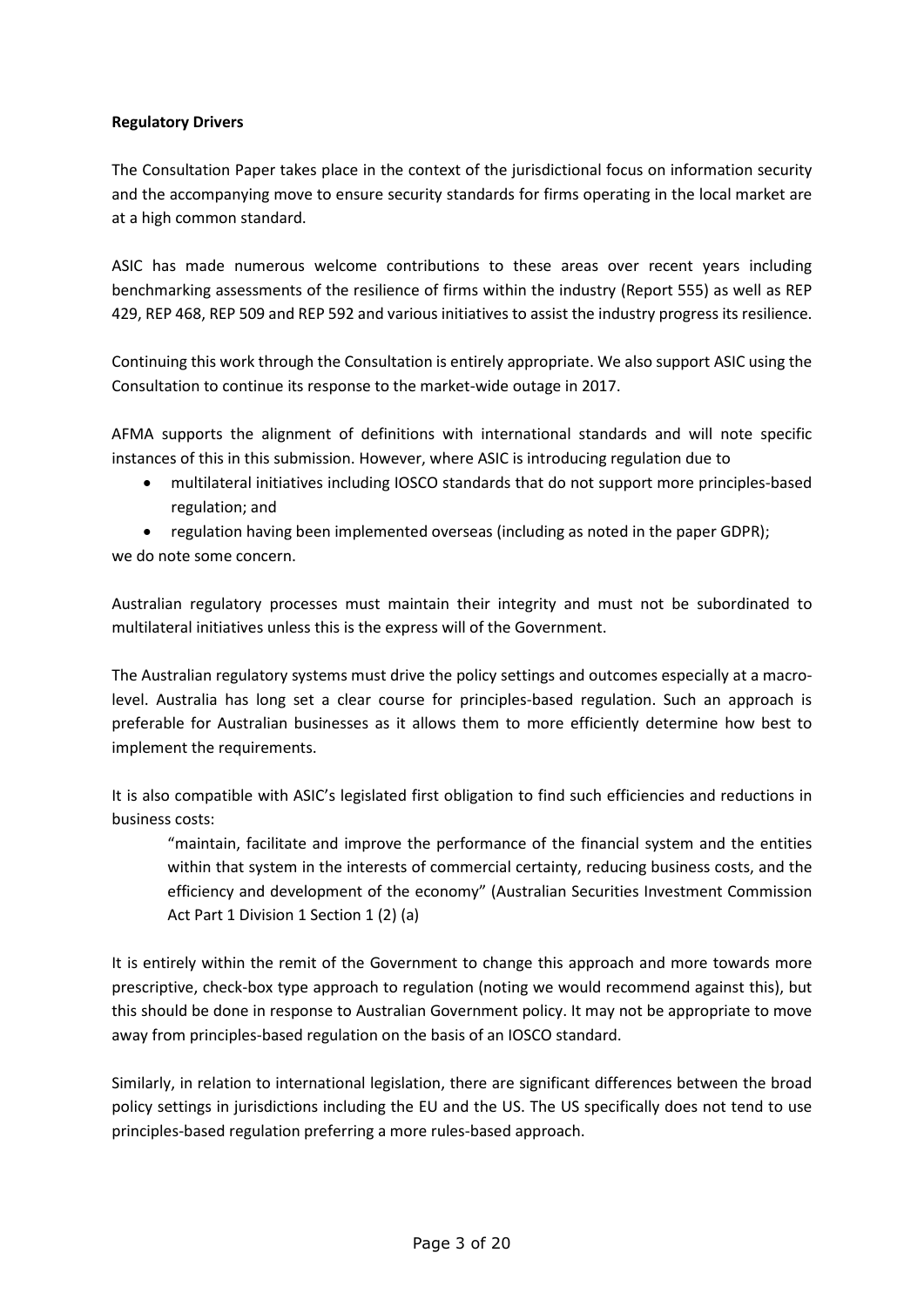In relation to the EU processes and GDPR in particular, there may be reason for caution and deferment to Australian policy processes. GDPR has been widely criticised  $2$  and may not be an appropriate model for local emulation.

## **Role of Regulation**

More generally the Consultation provides an opportunity to consider more clearly defining the boundaries of the proper role for regulation in a market-based economy. While the proposals are consistent with prevailing good practice at market participants and logically the inclusion of these practices in market rules would likely increase consistency in achieving these outcomes, this may not be sufficient to justify the rule making.

Different firms will have risk profiles and will have different appetites for the risks they face given their particular business models. For example, a proprietary trading firm may consider itself inclined to forgo lost trading revenue due to a systems outage rather than duplicate the systems needed to ensure a gold standard of backup and resilience. A small broker may provide only limited backup in the event of an outage as part of its market offering to keep costs low. A broker positioning itself as a provider of high-speed access may forgo some of the resilience features of a market connectivity system in order to ensure speed of connectivity is not compromised, such an outcome might be valued by their clients who accept the trade off in reliability.

We note that in the case of market operators the single point of failure may alter the calculations to some degree although even here to ensure optimal outcomes any regulation intervention must be very carefully calibrated and be sure to avoid being overly prescriptive.

In an ideal world there would be no need to make any compromises any operational matters, however, in practice businesses will assess their particular needs and implement different business plans. There is no reason to expect that market forces cannot be relied upon to correct imbalances over time. Maintaining the flexibility of businesses to make decisions, even those that have accompanying risks for their clients, ensures the business environment remains open to innovation (including, for example, the move to Agile<sup>3</sup> development processes), competitive and dynamic.

Government intervention in such business decisions is certainly costly and may not be beneficial. A measure that implements the prevailing change management processes seems innocuous and currently at no cost, yet might block the use of Agile development techniques. Regulatory obstacles to these techniques would see Australian firms stuck in an outdated development modality that is no longer competitive with international peers. One could imagine similar paradigm changes in relation to BCP, IMP, other areas of technology risk management and controls.

-

<sup>&</sup>lt;sup>2</sup> See, for example, The National Law Journal - https://www.law.com/nationallawjournal/2018/06/26/the-surprising-news-about-the-gdprfor-us-law-firms/?slreturn=20180810235058 Forbes https://www.forbes.com/sites/forbestechcouncil/2017/11/13/its-time-to-get-readyfor-strict-new-eu-privacy-regulations/#483fb29456d9 Lawyers Defence Group UK http://www.lawyersdefencegroup.org.uk/gdpr-and-yourfirm/

<sup>3</sup> Referring here to the Agile Manifesto https://agilemanifesto.org/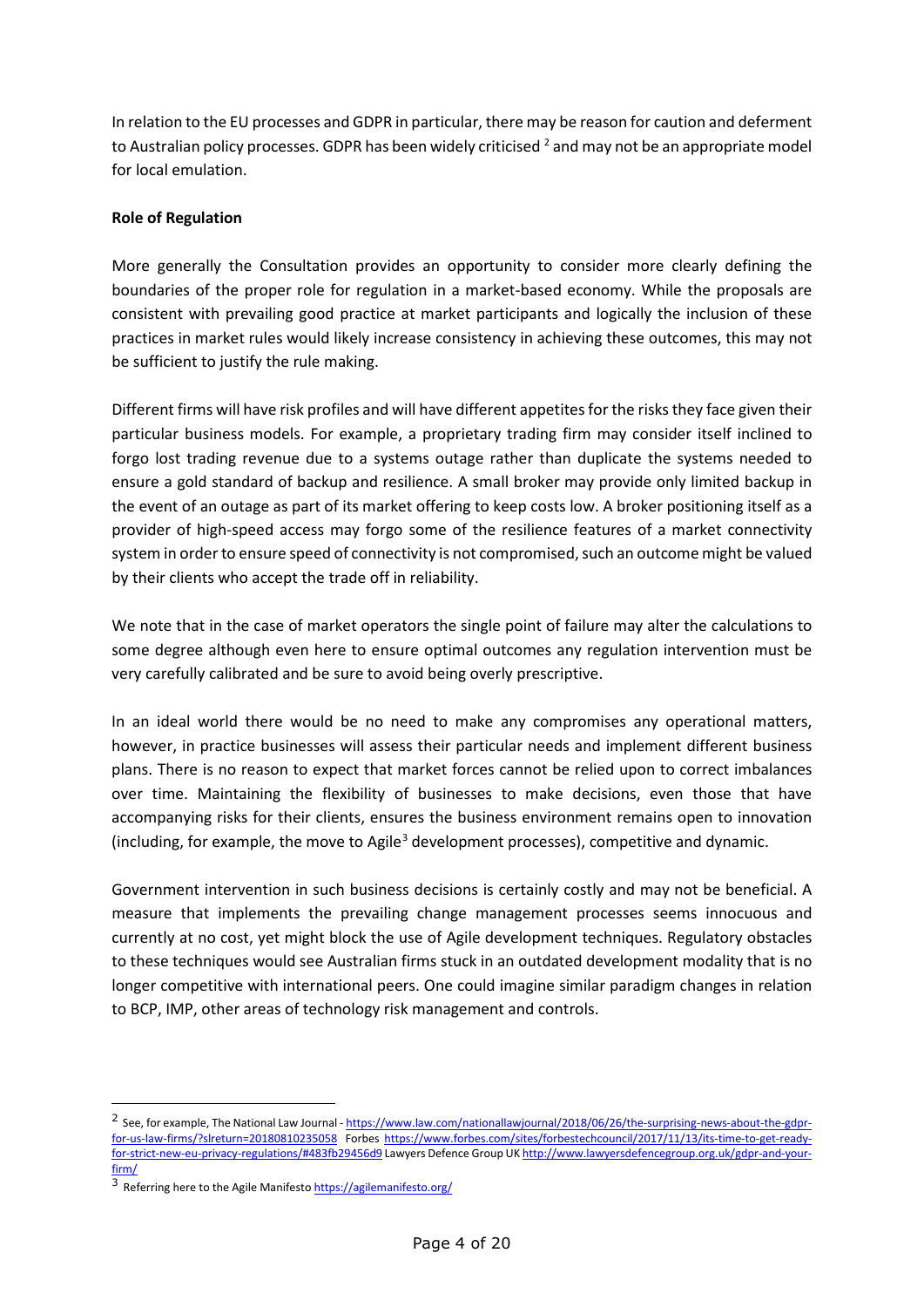Regulation risks increasing business costs, and damaging the efficiency and development of the economy.

In terms of the mischief that is being addressed in regard to market participants the Consultation Paper notes:

…we are seeing more errors with participants' systems and processes that result in worse price outcomes for clients; client money being put at risk; settlement failures; and anomalous, and in some cases manipulative, orders impacting the integrity of the market.

Putting to one side manipulative orders, which are already covered under other legislation, the other matters raised can be dealt with by the forces in a market-based system. There is no single provider for access to Australian financial markets. Clients that see poor results from provider can choose a different provider, one more aligned with their risk appetite, in the highly contested and competitive market place.

Merely because some undesirable outcomes are experienced does not necessarily mean that regulation is required or even appropriate. The ICSA Principles for Better Regulation<sup>4</sup> Principle 1 suggests regulators:

Establish first whether there is a significant market failure or financial misbehaviour arising from firms' conduct, risk management or relations with consumers, which is not appropriately addressed by existing regulations and their enforcement and *which is unlikely to be mitigated over a reasonable period of time by market forces*. [Emphasis added]

Given this, it may be the case that a regulative response, particularly in the form of a new enforceable rule, might not be the optimal approach for some of the issues identified.

The scope of the rules proposed is broad enough that the regulator would be provided with the opportunity to issue sanctions in relation to almost all matters of business operations. This is a significant change to the structure of the business environments in relation to the financial markets.

Business processes will be more defensive, less likely to innovate and more costly for end users. It may be appropriate to pause to consider whether this level of government oversight and intervention in the operational aspects of businesses is appropriate, particularly given the 'mischief' primarily cited is around ensuring sound outcomes for clients and is not related to prudential standards. Matters that are likely to be addressed by market forces.

Government regulation of business operational activities to such a detailed level may not appropriate in a market-based economy.

-

<sup>4</sup> https://afma.com.au/afmawr/ assets/main/lib90021/icsa%20better%20regulation%20guidelines.pdf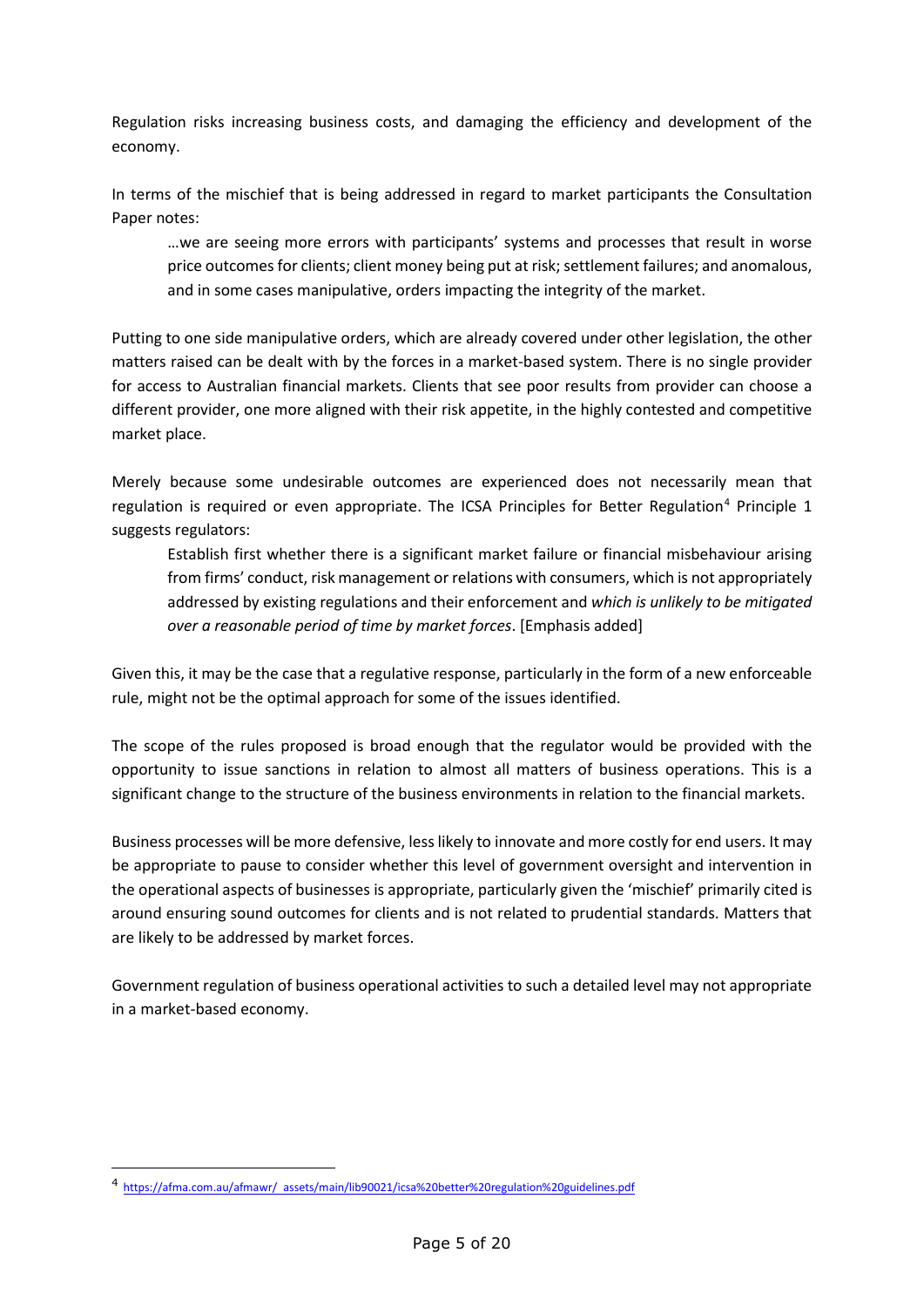## **Scope of Consultation and Range of Responses**

Consultation Paper 314 covers a wide range of industry practices relating to technology and risk management as well as touching on issues around fair access to markets and trading controls. The scope of affected firms include all market participants and market operators.

We are concerned that the scope of the Consultation may be too wide to comprehensively address all the issues related to these areas in a way that will set a firm foundation for future policies and rulemaking. Further, the consideration of such a wide range of disparate issues could promote a tendency to see the issues as more alike than they might actually be.

As such, we encourage ASIC to consider phasing its response and deferring further consideration of some proposals (for example kill switches and fair access) to separate consultation papers that have the potential to cover these technically highly complex matters in greater technical detail.

Given the breadth and depth of the remaining issues we would support ASIC having an ongoing deep engagement with industry to explore the form and detail of ways forward. Such an approach, perhaps through an industry working group, could assist in ensuring unintended consequences are avoided or minimised.

We would also recommend for future consultations that issues relating to market operators and market participants be dealt with through separate consultation papers to ensure that, given their very different risk profiles, that each is dealt with in a way that is suitably calibrated.

We note also that despite the wide range of issues covered by the Consultation Paper the responses are all to create a Market Integrity Rule. Within the matters considered for Market Participants are:

- system resilience (including IMP and BCP);
- system reliability;
- system integrity;
- system security;
- change management;
- outsourcing;
- data and cyber risk; and
- governance.

These are very different issues and each should be treated according to its accompanying risks, and the wider regulatory framework into which it fits. There are valid reasons, for example, why the character of regulatory response to matters of information security at a market operator might properly have a different response to considerations about how the IT department of a small broker handles change management.

The appropriate regulatory response for the disparate areas covered may, if suitably adjusted, be more varied than MIRs. Some may benefit more from a guidance response, other areas from increased education and dialogue with firms. A structured working group process may be best placed to assist in finding the best calibrated responses.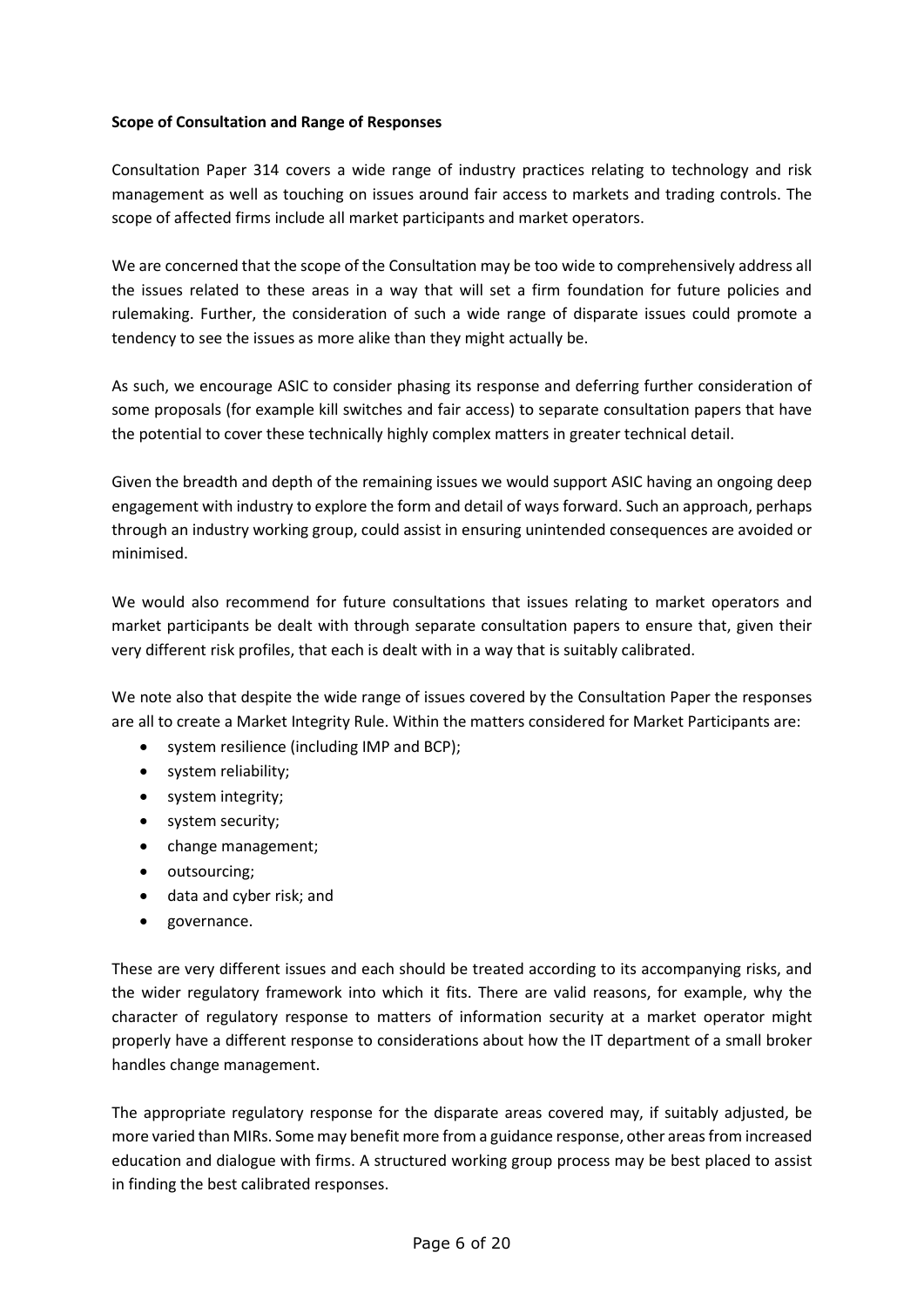# **Regulatory coordination**

We encourage ASIC to consider the closer integration of its regulatory framework with the requirements on stakeholders made by other regulators.

Many of the requirements relating to information security, business continuity and outsourcing are already covered for ADI participants and their Related Body Corporates (RBCs) under their obligations to APRA. There may be areas where duplication of these obligations for these participants might be unnecessary.

The relevant APRA standards include CPS 231 (Outsourcing), CPS 232 (Business Continuity Planning), and Information Security (CPS 234). The obligations are for the most part similar or the same as those proposed under the Consultations. Where there are differences these are manageable, for example the scope of obligations might be extended to all AFSL related matters, and could be complimented by a reporting dual obligation if APRA was not disposed to share the relevant reporting.

# **Regulatory Stance on Operational Matters**

A key point of concern in relation to the MIRs as drafted is that it is AFMA's view that the present drafting may characterise all outages and operational imperfections as breaches of regulation.

The use of the word 'ensure' can and in our view likely will be read to mean that a failure of a system will mean that the "arrangements" were not "adequate" to "ensure" resilience, reliability etc. Ensure is usually understood to mean 'make certain'.

Operational matters particularly those involving complex systems are challenging and while ideally there will be no issues, as any operator of complex systems, including the Government, is aware this cannot be guaranteed. We understand that ASIC is keen to ensure that appropriate measures that *could reasonably be expected to* limit the frequency and severity of problems have been undertaken. The industry is supportive of this approach.

While drafting using the term 'ensure' has been used previously by ASIC, given the imperfect nature of operational matters it is appropriate to move the standard drafting that incorporates a recognition that perfection should not be required from these complex systems.

We suggest the legal constructions of:

• "reasonable steps have been taken to reduce, manage or avoid issues with" or

• "must have adequate arrangements to support" in this regard.

Page 7 of 20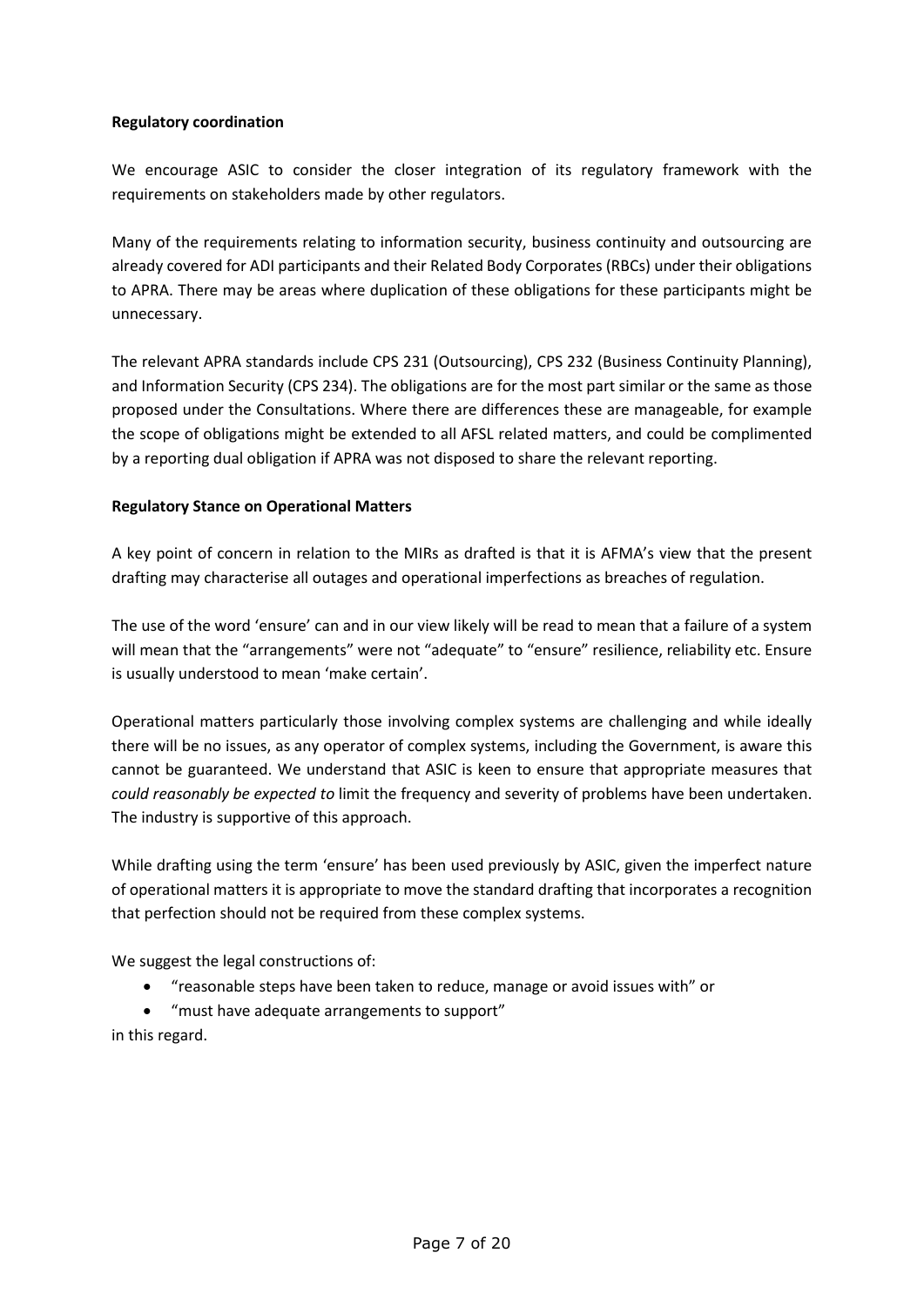#### **Answers to Questions**

B1Q1 Do you agree with the definition of 'critical systems' and 'critical systems arrangements'? In your response, please give detailed reasons for your answer.

The draft approach of broad definitions of critical systems that capture most market related operational activities (as per the consultation paper excluding functions such payroll) may not be sufficiently attuned to the differing risks of different parts of the industry (market operators, market participants, clearers etc.) and the different aspects of operational resilience that ASIC is concerned about (e.g. BCP vs Information Security, vs reliability etc.)

ASIC should consider approaching the definition of the risks it wishes to regulate by using a risk assessment of the potential impacts of issues in each area and for each type of firm. See Table 1 for an indicative assessment of the broad nature of risks to the market system as a whole of issues. This could be further broken down by dividing market operators into listing venues and alternate execution venues etc. The table is not intended to be definitive but indicative of the type of risk assessment that could be undertaken

|  |  | Table 1 Risks to the Market System as a Whole of Outages or Inadequacies |  |  |  |  |
|--|--|--------------------------------------------------------------------------|--|--|--|--|
|  |  |                                                                          |  |  |  |  |

| Risks to market system Market Operator | Clearing & Settlement Market Participant |  |
|----------------------------------------|------------------------------------------|--|
| as a whole                             | Participant                              |  |

| Information<br>Security<br><b>Breach</b>      | <b>Higher</b> | <b>Higher</b> | <b>Higher</b> |
|-----------------------------------------------|---------------|---------------|---------------|
| System reliability                            | <b>Higher</b> | <b>Medium</b> | Lower         |
| System Resilience -<br><b>BCP/IMP failure</b> | Higher        | <b>Medium</b> | Lower         |
| <b>System Integrity</b>                       | <b>Higher</b> | <b>Medium</b> | Lower         |

At the top level it is important that for market participants the definitions are consistent with the redundancy and multi-provider nature of the market for execution services.

Market operators, given their services both in regard to execution of certain products and clearing and settlement, can be single points of failure for the industry, and would sit at a higher point on the risk curve. These may be areas where the appropriate response could be the application of an existing regulatory standard (e.g. CPS 234) or carefully calibrated regulations.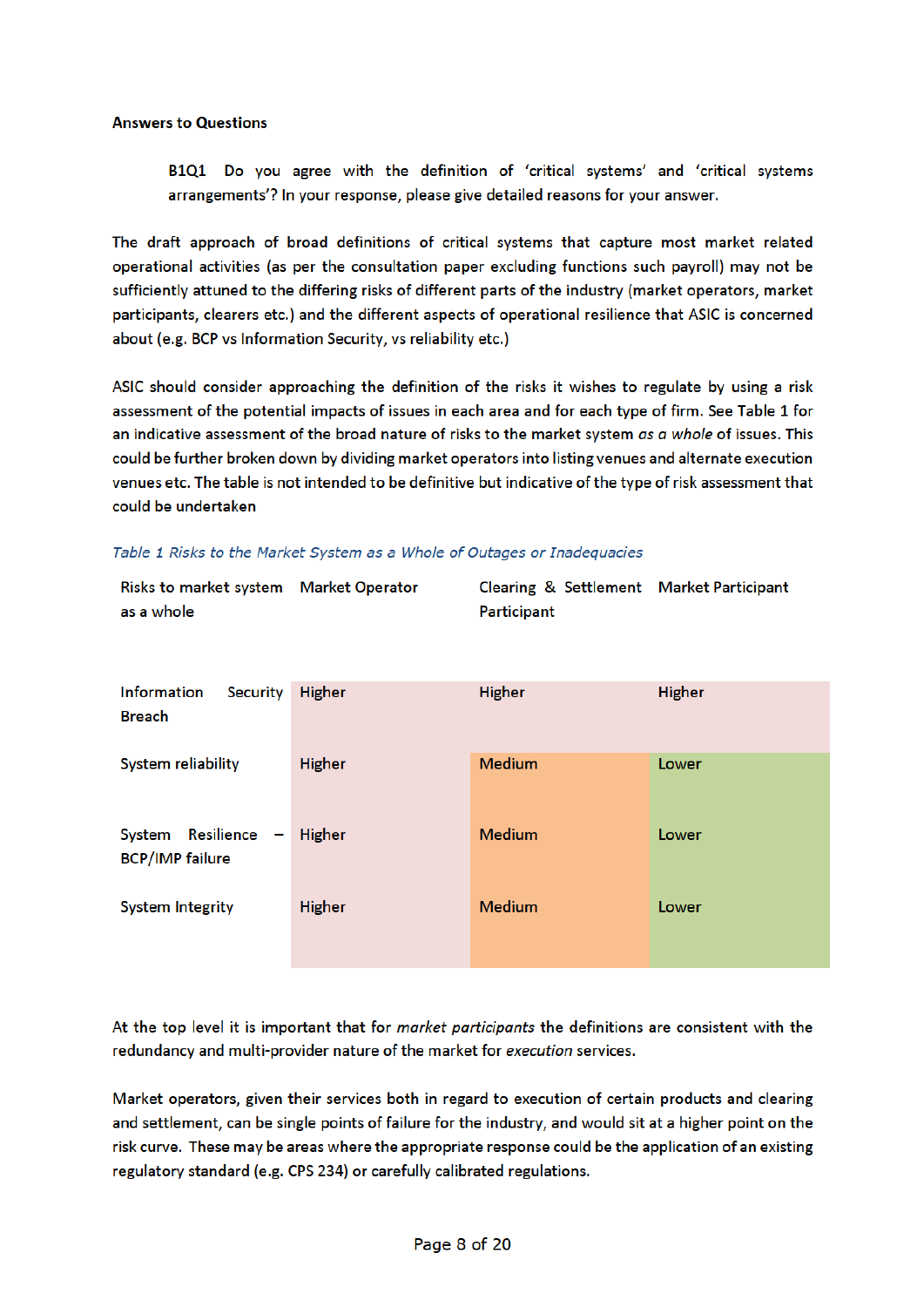Lower than Market Operators but still higher on the risk curve are clearing and settlement participants. Issues with systems at these providers can impact multiple market participants. However, the risks associated with Clearing and Settlement Participants are already covered by recently updated comprehensive requirements in relation to their system resilience, as part of the ASX Operating Rules and associated Guidance. We query whether there has been a market failure that requires regulatory intervention in relation to these providers.

Further down the risk curve are market participants and their execution offerings. Given that investors at the wholesale level typically have relationships with multiple brokers, an issue at a single broker, while undesirable, is unlikely to have significant impacts. In any event market participants are required by the market operating rules to have adequate resources in place. Again, from a regulatory theory perspective we query whether the case has been made that regulatory intervention is appropriate.

While ASIC has noted that it has observed increased system failures with the increased use of electronic trading systems these issues would seem likely to be addressed by market forces over time and are unlikely to be fully eliminated by a regulatory intervention.

Critical systems in this execution context could be limited to those needed to flatten risk positions and manually trade orders that were unable to be re-routed to other participants in the event of a failure. It would not include low-latency or algorithmic services, or trading related facilities such as email, chat, or internet. Ensuring the graceful exit of a provider in a multi-provider context should create, at a system-wide level, sufficient resilience.

AFMA is of the view market participants should have the flexibility to determine which systems are 'critical' to their business subject to a materiality test they determine. ASIC may wish to specify some factors that participants should take into account when assessing systems. Market participants could provide information on the systems they have determined to be critical and their reasons for doing so.

There is a risk that a wide definition of critical systems as proposed will discourage the provision of services unless they can be implemented in a fully fault-tolerant manner. Full fault tolerance (for example hot failover) is generally expensive to provide and would be likely to render many offerings uneconomic. It would certainly discourage innovation as the costs of any proposed innovative service would increase to cover redundancy costs despite the initial minimal impact of any outage.

In the alternate, participants would prefer ASIC align definitions and associated requirements with existing international and domestic standards. Currently the proposed definitions vary significantly from those in other jurisdictions including Singapore and Hong Kong, in the case of the critical systems definition it is much broader. Participants note that, for example, MAS Notice 644 includes in its guidance that a critical system has '*severe and widespread impact* to the bank's operations'. We note also in this regard to the ASX definitions of 'core' systems. ASX Group focuses on potential material impact on the ability of a participant to comply with its obligations under applicable ASX Group Operating Rules.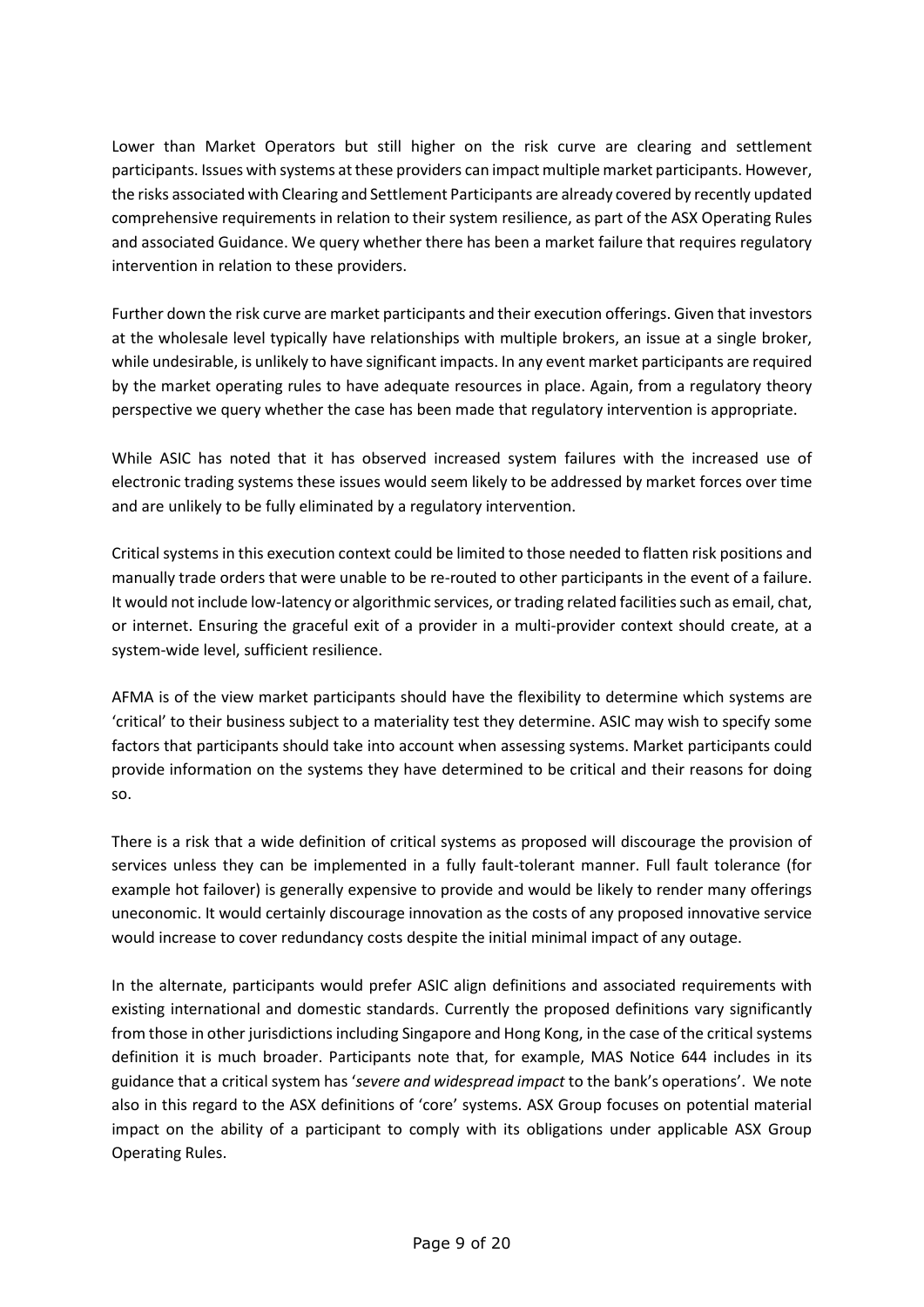Firms have a preference for narrowing the definitions to better align with these standard definitions, which would allow firms to follow existing global and local policies and procedures. In the event this approach is taken further detail would be requested on what would constitute 'significant'.

B1Q2 Do you agree that market participants and market operators should have rules that require them to have in place adequate arrangements for critical systems?

As per our response to B1Q1 this question is different for market operators and market participants due to the different risks associated with outages.

For market operators there are higher risks to the broader system given the utility or single provider nature of some services. Even here though we caution against requiring perfection and rules whereby any outage places operators into a defensive mode. There is a risk that an excessive approach could discourage innovation and create costs that will be passed on to users of the system.

For Information Security for all firm types there may be heightened risks to the market as a whole in the event of this type of compromise. However, it is appropriate, and consistent with the ASIC Act's requirements for efficiency, that there be recognition of the APRA information security standard be for financial firms. AFMA has consistently made the case for this standard to be recognised as sufficient by all regulators.

While the proposed rules are high level and appear consistent with APRA standard CPS 234, we would suggest that firms (and their Related Body Corporates (RBCs)) who conform to CPS 234 due to their requirements as ADIs should have this recognised as sufficient by ASIC.

For clearing and settlement participants while potential operational consequences are, as we have suggested in Table 1, potentially more widely significant, as noted there are comprehensive requirements under the terms of the Operating Rules and guidance. These appear to have worked well and there would appear no case for regulatory intervention.

For execution services in the wholesale markets, at a system-wide level the case for regulatory intervention may be yet to be made for most aspects of operational resilience ASIC is considering.

Activity that is damaging to markets is already caught by the regulations and this requires systems to be appropriate designed and implemented to avoid issues.

Participants also note considerable uncertainty about what 'adequate' means. There is a concern that ASIC in enforcing the rule will deem any failure as proof that the arrangements were not 'adequate'.

Participants also note uncertainty around the case where vendor dependencies are involved and these dependencies fail.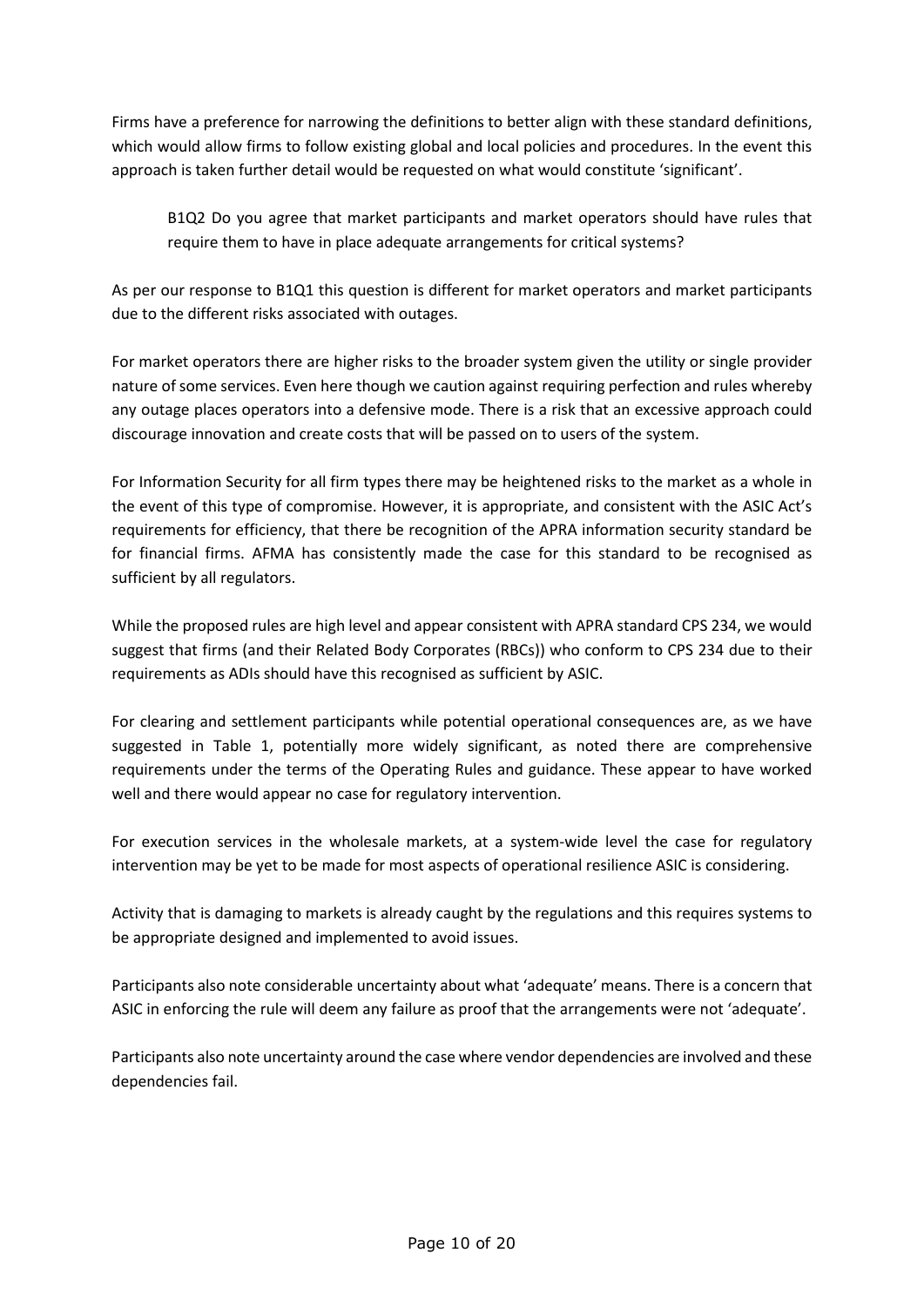B1Q3 Do you agree with the types of arrangements that market participants and market operators should have to ensure the continued reliability of their critical systems?

Participants note concern around the use of the term 'ensure' which as we have discussed is not appropriate for use in a rule relating to complex systems.

Putting this concern to one side the types of measures proposed are consistent with prevailing good practice.

AFMA understands that Rule 8B.2.2 (1) applies equally to changes that result from changes to market rules, please advise if this is incorrect.

B1Q4 Do you see any challenges for institutions in complying both with the proposed rules and other obligations they may be subject to including, for example, under Basel II or the Financial Stability Standards? In your response, please give detailed reasons for your answer.

Participants report that as the proposals are consistent with prevailing good practice there are no challenges observed complying with the proposed rules and other obligations. If ASIC does proceed to make rules in this regard harmonisation with other international regimes is supported to avoid the need for Australia-specific policies.

Some clarity is sought on the scope of system documentation and change data that is expected to be retained.

B1Q5 How will these proposed rules affect your business? If you are a market operator or market participant, please provide an estimate of the time and costs to implement these arrangements. In providing this estimate, please compare this with your expenditure on your current critical systems arrangements.

Participants advise that more information is needed to make definitive determinations as to the costs associated with implementing the proposals as drafted.

The quantum of costs would depend on factors including the consistency with international jurisdictions and existing local requirements, and detail around matters such as the level of record keeping required.

While firms already have measures in place that would be expected to meet the requirements ASIC is proposing, a full project to ensure this is the case would be a substantial undertaking for large firms, particularly considering the broad range of matters that would need to be investigated and considered.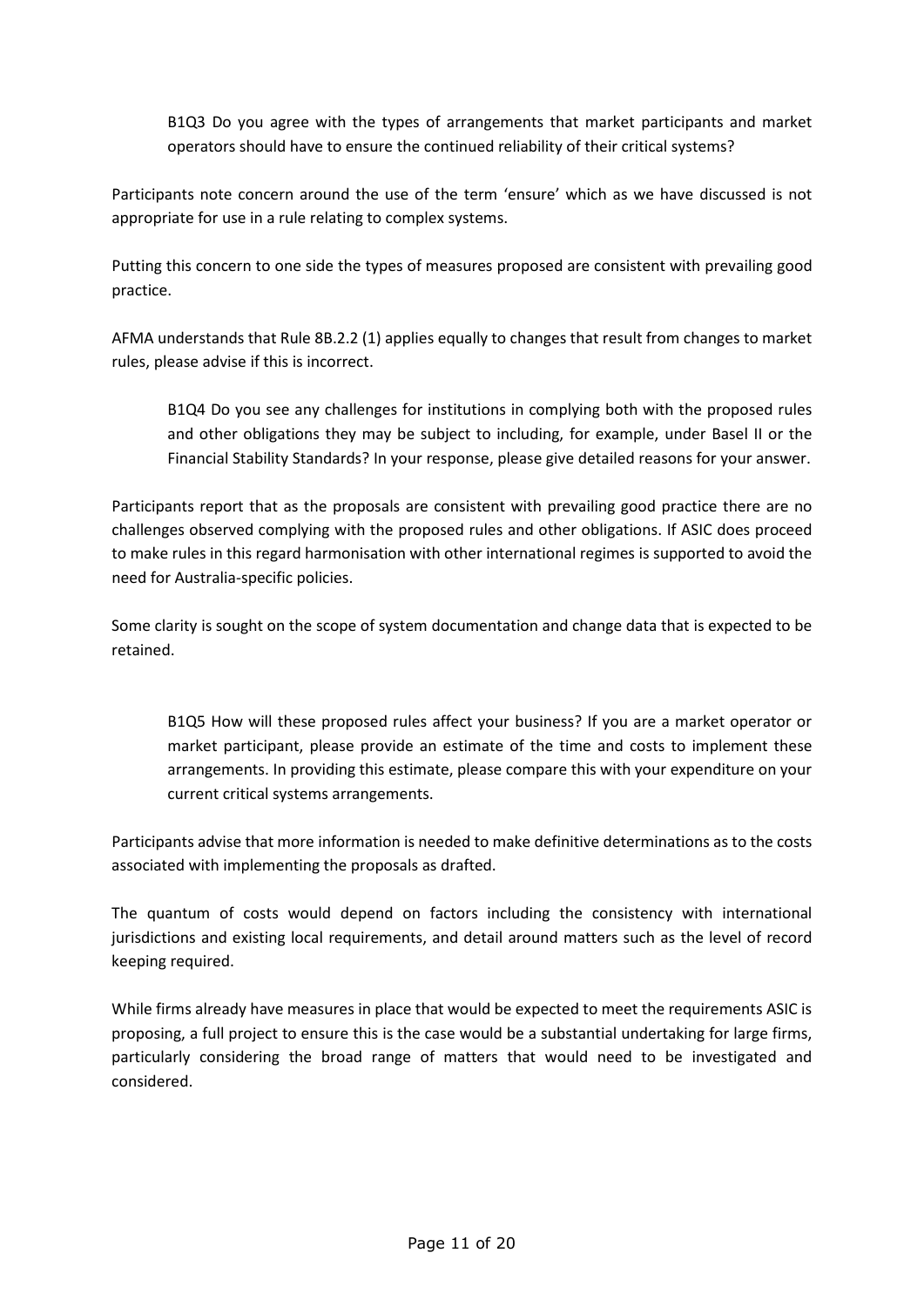B2Q1 Do you agree that market participants and market operators should have rules that require them to have in place adequate arrangements for change management of critical systems?

As per our discussion above it may be appropriate to separate out this question for market operators, clearing and settlement participants, and market participants.

For clearing and settlement providers change management there does not appear to be a market failure which would justify regulatory intervention at this time, particularly as change management is already required by ASX Operating Rules and Guidance.

While change management is certainly appropriate for market participants and is the standard industry practice, it is unclear whether the case for regulatory intervention is yet made. If regulatory intervention is appropriate whether this would sit most appropriately in Market Integrity Rules, or in exchange operating rules, or in Regulatory Guidance.

The creation of rules around change management is likely to increase costs as firms adopt a more defensive posture and seek to create evidence for regulatory inspection each step of their internal processes.

There is also a risk as noted in response to B1Q1 that evolutionary developments in software deployment such as Agile software development (or other future evolutions) will be deemed incompatible with ASIC's change management expectations and this will impact the competitiveness of local firms.

AFMA notes the concerns related to the definition of 'critical systems' noted above in response to B1Q1, and related to the definition of 'adequate' noted in response to B1Q2.

There is also concern that in fleshing out the requirements associated with 8B2.2 there may evolve practices unique to the Australian market and this could create additional costs for firms if they differ from practices in other jurisdictions.

B2Q2 Do you agree with our proposed rule? If you disagree, please give detailed reasons why.

AFMA supports some change requirements for market operators. Market operators should communicate significant changes well in advance and provide appropriate testing environments. We do note some concern with the phrasing 'ensuring, to the extent practicable' that persons are adequately prepared may be too prescriptive. It may be appropriate for a large project such as the CHESS project to proceed even if not participants are fully ready, the market should not be constrained from moving to upgrade by, for example, the single slowest moving participant.

In addition to our concerns noted in response to B2Q1, as 8B2.2 (1) and 8B2.1 (a) are operational matters they may be more appropriately located in exchange operating rules.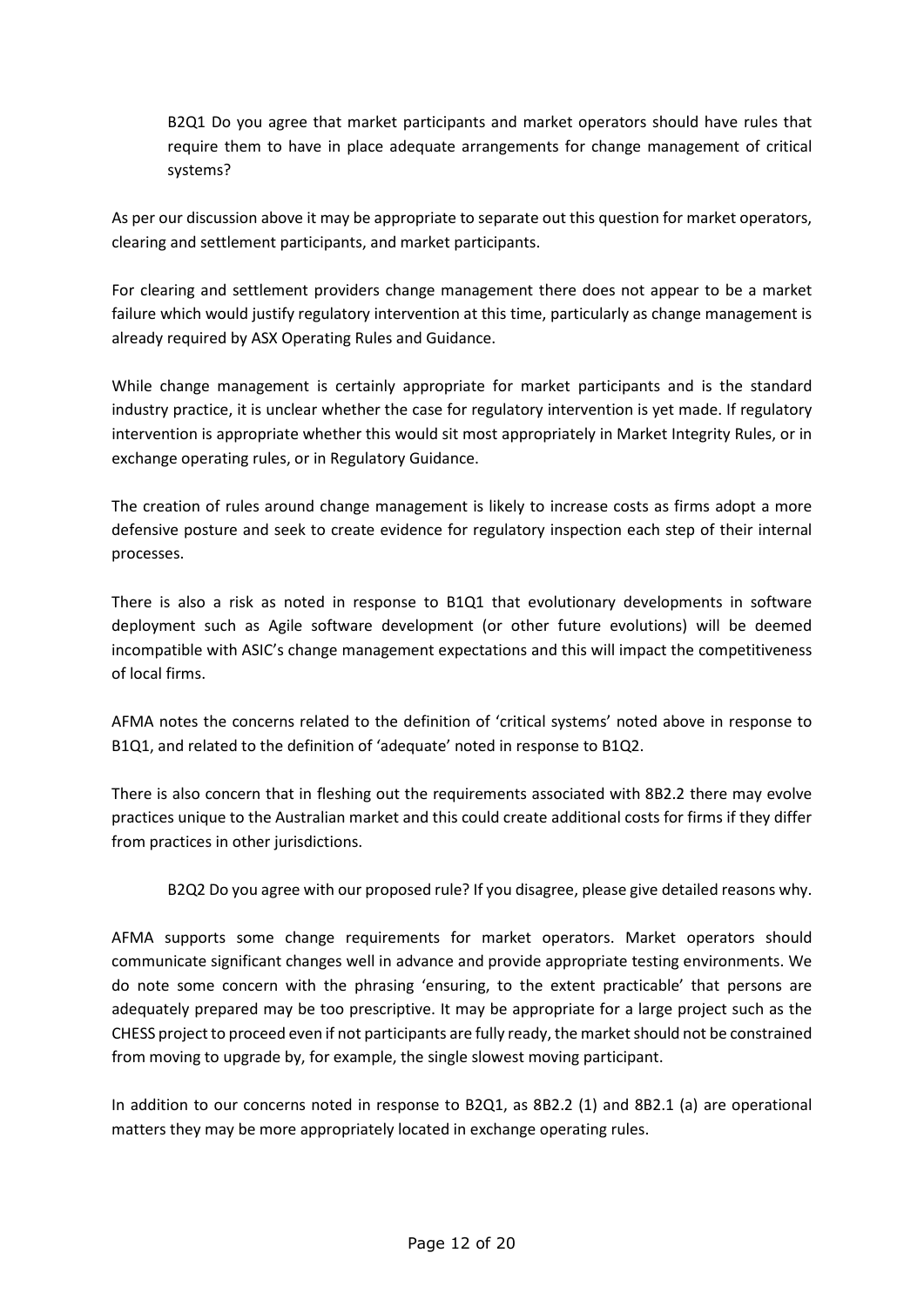We query for 8B2.2 (2)(b) and 2(c) are properly matters for management by regulators. Market forces in the highly contested broking space could be expected to manage these risks. They would also rate as having low associated systemic risks.

B2Q3 How will this proposed rule affect your business? If you are a market participant or market operator, please provide an estimate of the time and costs to implement these arrangements. In providing this estimate, please compare this with your current expenditure on arrangements for change management of critical systems.

AFMA notes firms will have difficulty at this stage in modelling implementation costs. While change management practices are already in place that would be expected to conform with any rules, more detail is required about ASIC's expectations before costs of implementation can be estimated.

There would be expected to be one off costs in compliance updates to policies and training and ongoing costs in relation to testing systems, tracking updates and costs associated with notices.

There would be an overall incremental increase in costs to the business environment associated with the existence of new rules, the costs of which would depend to some extent on the approach of the Commission at the time.

In the event new rules are introduced members request a 12-month transition period.

B3Q1 Do you agree with our proposed rule that requires market operators and market participants to have outsourcing arrangements? If not, please give detailed reasons why you disagree.

AFMA notes that outsourcing requirements already exist for AFSL holders and ASX participants in *Regulatory Guide 104* and *Guidance Note 9* respectively.

It is clear from the existing guidance that firms cannot outsource their responsibilities as licensees.

Members note that the drafted rules take a highly prescriptive approach to the regulation of outsourcing. Outsourcing is a commercial contract-based activity undertaken by firms in a market economy. AFMA queries whether the extent of regulatory intervention in private contractual arrangements as proposed in the draft rules is appropriate.

The particulars of an outsourcing arrangement will be best understood by the firms involved given the need for the contractual arrangements to reflect the nature of the firm's business and their risk appetite.

Some elements of the proposed rules as we will discuss below are not compatible with the commercial practices that prevail globally.

There is the potential for the creation of a disincentive for third party software and service vendors to participate in the Australian market if they are required by the obligations to notify participants and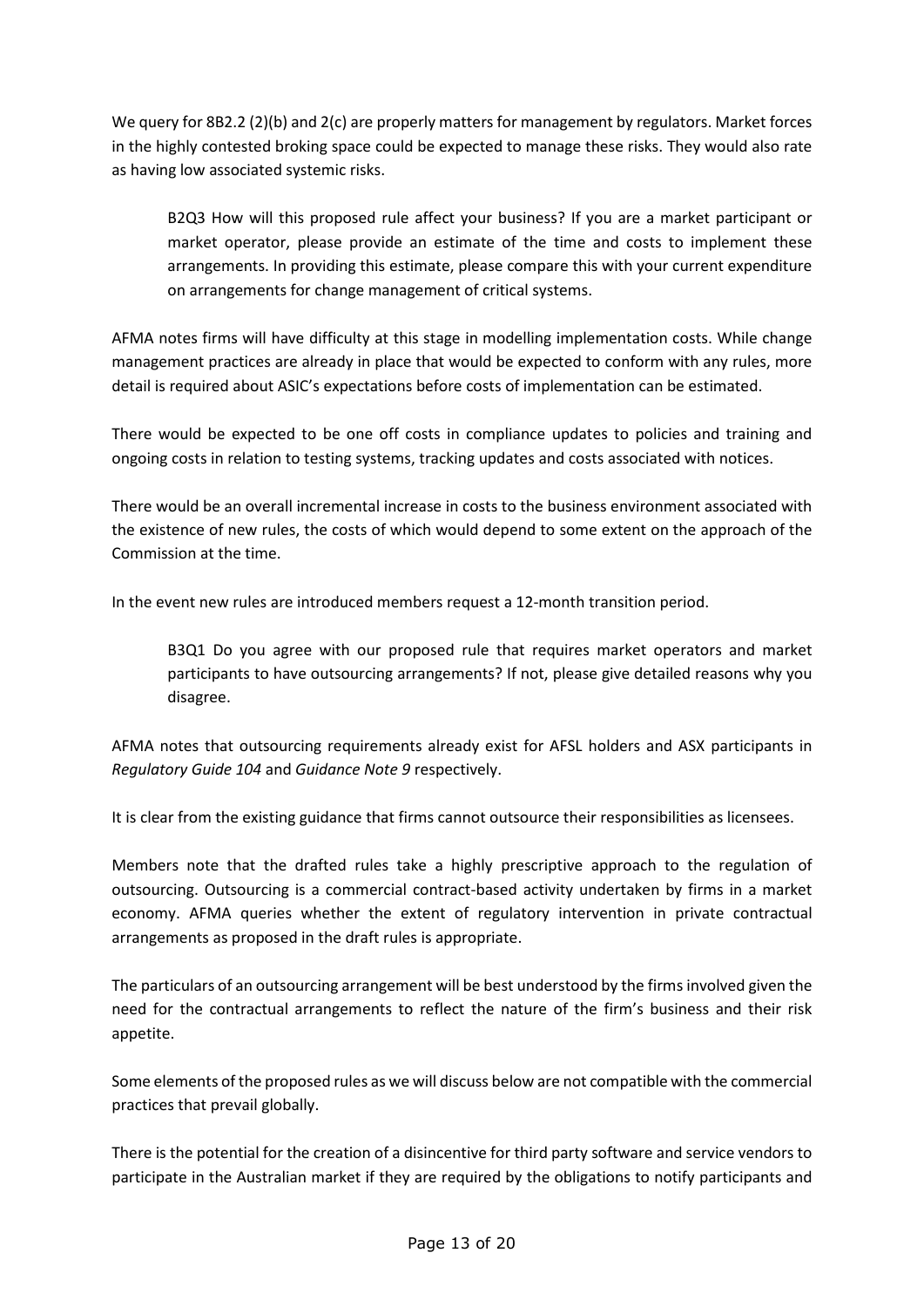gaining their approval prior to making changes and sub-outsourcing. There is a real risk some vendors would remove their offering from the Australia financial markets if this were to be a requirement. Australia would lose the benefit of international software developments and service offerings.

In practice the quality of service offerings in matters, including information security, for the largest vendors can be of the highest order and may exceed the level of security achievable by smaller firms. It would be to the detriment of the jurisdiction's security if such a loss were to occur.

B3Q2 Do you agree with the definition of 'outsourcing arrangement'? In your response, please give detailed reasons for your answer.

B3Q3 Do you consider that the definition of 'outsourcing arrangement' covers the provision of services provided by all third-party service providers and not just those that may have been performed by the entity itself? If not, what if any risks do you see in relation to the provision of services by these entities?

B3Q4 Do you agree with the specific outsourcing arrangements proposed?

These questions are addressed as a group.

AFMA does not support the proposed definition of 'outsourcing arrangement'.

The definition proposed is broad and not compatible with existing and internationally accepted definitions of outsourcing.

ASIC could further refine any outsourcing rules to relate only to 'Participant's Critical Systems' but in our view, this should build upon a more standard definition of outsourcing.

The broad proposed definition could also introduce some matters such as the provision of internet services into the scope of outsourcing which is likely not intended. Where a third party provides a system (e.g. a computer operating system) but does not support or operate it, this would not constitute an outsourcing arrangement under standard outsourcing definitions.

Intragroup arrangements, while contemplated at paragraph 66 in the Consultation, should also be addressed by the definition and rules.

The definition of outsourcing should:

- Be restricted to a business activity that is or could be undertaken by the participant itself (this would exclude matters such as internet, telephony or banking services; and
- Be performed on an ongoing basis by the outsourcing provider.

Business practices which are outsourced that are not part of the services that could or would typically be performed by the business as part of their licenced services have a different risk profile and would not be appropriate to include in the ASIC definition.

Any definition of outsourcing used by ASIC should align with the ASX (Guidance Note 9) definitions. We note also the APRA definition (CPS 231) as a potential avenue for alignment.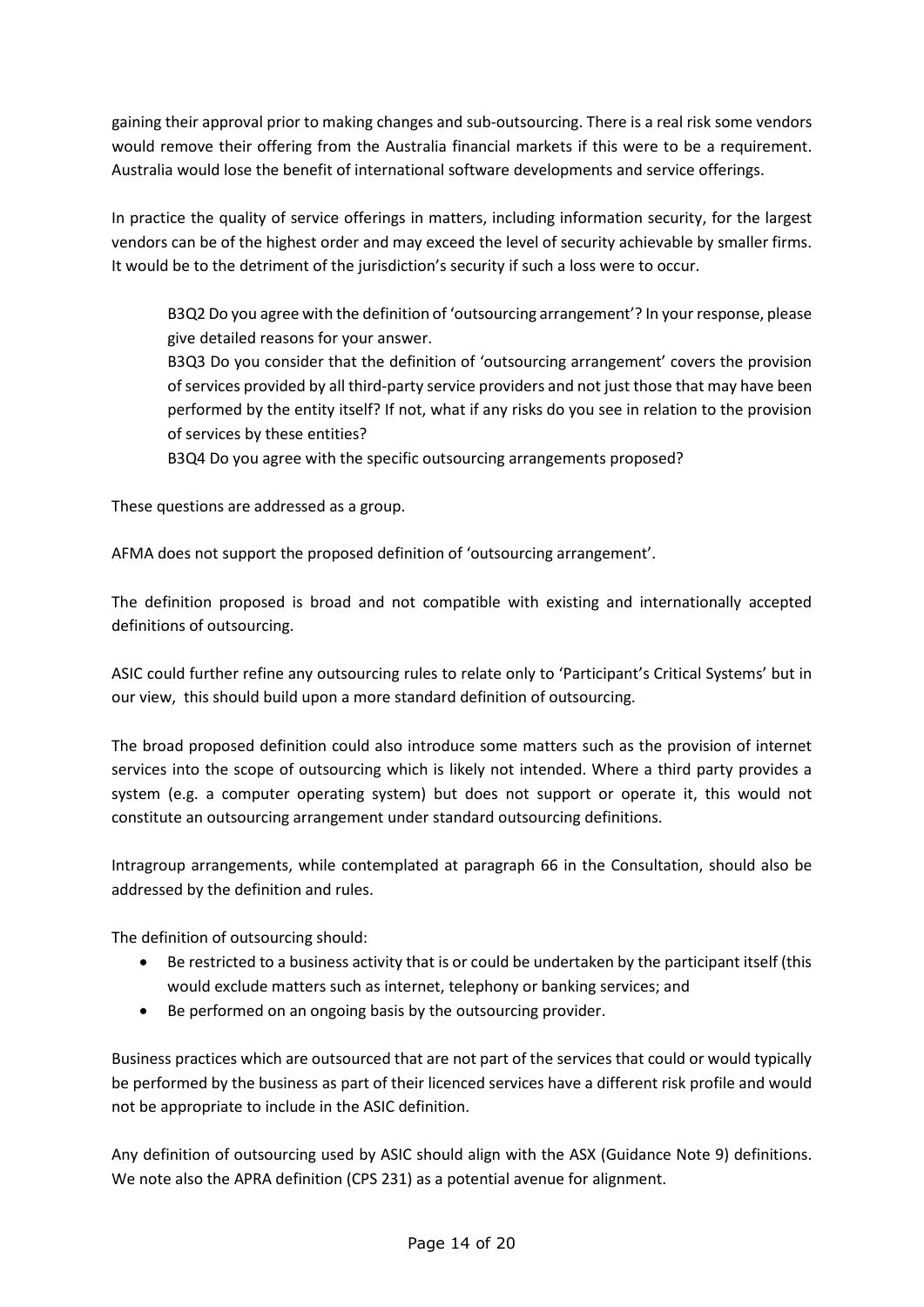AFMA supports the use of the ASX definition<sup>5</sup>:

'"Outsourcing" occurs when a participant (or another group entity acting on behalf of the participant) enters into an arrangement with another party to perform, on a continuing basis, a business activity that currently is, or could be, undertaken by the participant itself. That other party could be a related body corporate or an unrelated third party.'

ASX does not regard arrangements between wholly-owned group entities to be outsourcings for the purposes of guidance note 9:

Inhouse arrangements between wholly-owned group entities

ASX acknowledges that many participants form part of a larger wholly-owned corporate group and that those groups often conduct their business activities as if the entities in the group were part of a single enterprise. It is not uncommon, for example, for various activities relating to the business of a participant to be performed by functions that sit within, or staff who are employed by, another entity within the group, without the arrangements between the entities being formally documented in legally binding agreements. These arrangements can extend to the provision of premises, equipment, technology, finance, accounting, legal, compliance, risk, administration and other support services.

So long as these activities remain wholly inhouse – that is, between wholly-owned group entities – ASX does not consider them to be "outsourcings" for the purposes of this Guidance Note. They may, however, constitute an "offshoring" if and to the extent that the whollyowned group entity performing the activities does so outside Australia.

Misalignment between the ASIC and ASX would cause dual lists of 'outsourced' activities to be maintained with attendant complexity, administrative burden and confusion. For example, a delegation to a wholly owned group entity would be an 'outsourcing' under the proposed ASIC definition but not under the ASX definitions.

We note that some of the particular provisions are not compatible with standard commercial practice globally:

• The requirement for 'prompt audit rights' (8B2.3 (1) (f)); and

-

• the proposal that sub-outsourcing services require approval from the Participant.

These are not practical in a globally connected business with multiple affiliates, and considering the prevailing practices and should be removed.

The requirement for Boards to provide be involved in and provide a written attestation (8B2.3(1) (h)) is an inappropriate requirement for a governance body. It is not appropriate to require Boards as part of their governance oversight role to make attestations to the actions of management. From a

<sup>5</sup> See ASX Clear Operating Rules, Guidance Note 9 https://www.asx.com.au/documents/rules/asx clear guidance note 09.pdf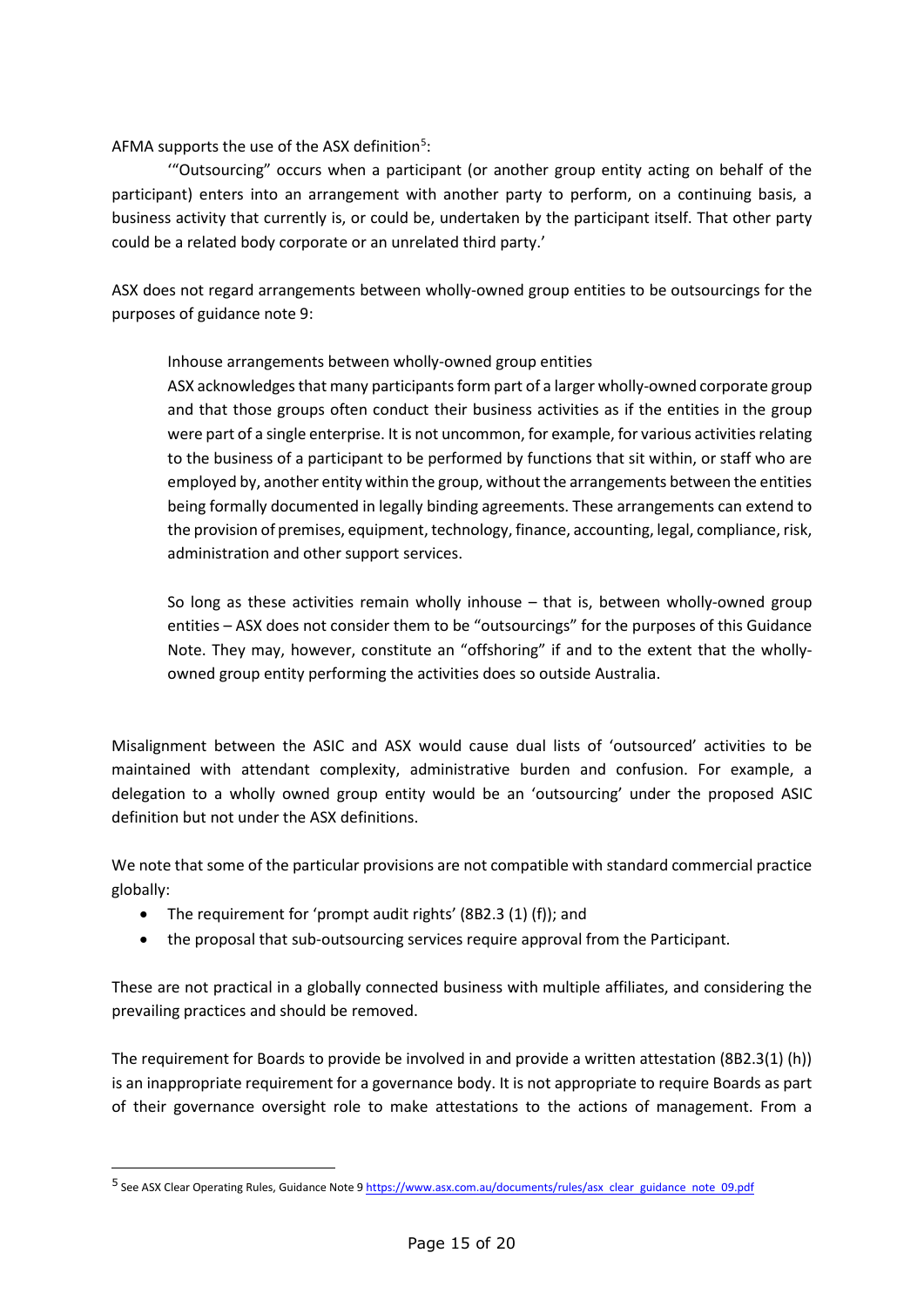practical perspective to properly do so they would require costly external audit verification if they were avoid reliance on the firm's management.

The requirement for senior management to provide a written attestation that they have complied with ASIC rules when engaging in private contracts with other private firms is unnecessary given their responsibilities to follow all relevant rules and regulations. It is unclear why this particular rule should be singled out from all the rules that senior management must follow for specific attestation.

## Suggested redraft:

"ensure that for each outsourcing arrangement, the market operator's and market participant's board and senior management **have taken reasonable steps to** confirmed they have complied with their obligations above. and have made a written attestation to that effect"

AFMA notes that the requirements around conflicts of management identification and management require further explication. The drafting is broad and it may be of benefit if there is greater clarity around the particular concerns of ASIC.

B3Q5 Do you consider that the risks associated with outsourcing to the cloud warrant a rule specific to that outsourcing arrangement? In your response, please give reasons for your answer.

AFMA supports cloud outsourcing being covered by the more general outsourcing rules. Creating a delineation for cloud services could create difficulties and overlap between requirements.

We note that cloud computing is already covered by the APRA standard for ADIs. ADIs and their Related Body Corporates should be able to rely on complying with the APRA standard.

B3Q6 How will these proposed rules affect your business? If you are a market participant or market operator, please provide an estimate of the time and costs to implement these arrangements. In providing this estimate, please compare this with your expenditure on your current outsourcing arrangements.

AFMA supports a minimum 12 months for any changes. Final costs will depend on the final form of the rules, the extent to which requested changes are made, and the compatibility with prevailing global practices.

AFMA also notes that related party should be defined.

B4Q1 Do you agree with the proposed rules? If not, please give detailed reasons why you disagree.

AFMA notes that the proposed rules are already covered for ADI participants by the APRA Information Standard CPS 234.

AFMA has been keen to see the ability for firms to rely on a single information security standard from the Australian regulatory environment where possible and appropriate. At a minimum, ADIs and their Related Body Corporates should be able to rely on their conformance to the APRA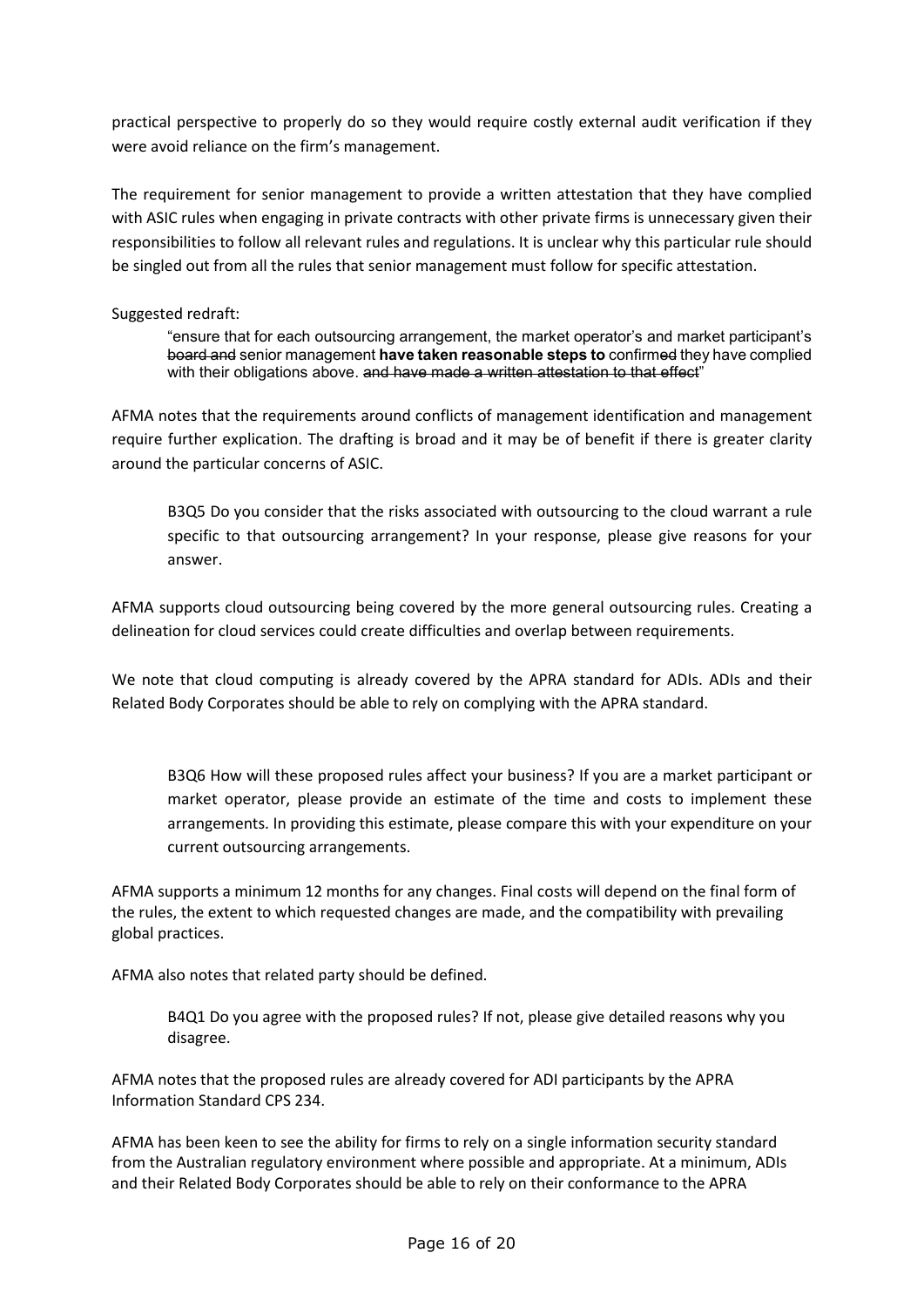standard. There will be additional costs for no benefit in having these entities demonstrate their conformance to a duplicate set of requirements.

We encourage regulators to coordinate their activities to minimise the costs of regulatory activities to Australian business. This is consistent with Act Part 1 Division 1 Section 1 (2) (a) of the ASIC Act.

B4Q2 Should the proposed requirement for market operators to notify ASIC of any unauthorised access to or use of their critical systems and market-sensitive, confidential or personal data be extended to market participants? Please provide detailed reasons for your answer.

AFMA is not in a position to support the proposed notification requirements.

There are existing requirements for reporting of unauthorised access or disclosure of personal information to the Office of the Australian Information Commissioner.

If ASIC does proceed to make a rule in this regard then the drafting should be significantly refined.

AFMA would support the introduction of a materiality threshold around the reporting requirement. This should be used to limit the need to advise ASIC of minor matters which should not be within the scope of regulatory rules. The current drafting appears broad and would appear to risk capturing where a staff member might still be on an access list after changing roles but before the list was reviewed.

Members are concerned that clarity should be given that unsuccessful attempts to infiltrate systems should not be reportable.

If ASIC does proceed to create a separate information security standard, then further clarification and explication of 'adequate arrangements' would be appropriate.

There are also concerns that 'timely' should be defined in a way that does not interfere with the firm's first priority of responding to events. Firms should have clear air to prioritise their response to these type of events rather than focussing on regulatory reporting obligations, which is an increasingly common issue.

B4Q3 How will these proposed rules affect your business? If you are a market participant or market operator, please provide an estimate of the time and costs to implement these arrangements. In providing this estimate, please compare this with your expenditure on your data protection arrangements.

The proposed rules will add to the regulatory burden and risk profile of participating in the Australian financial markets.

B5Q1 Do you agree with the definition of 'incident' and 'major event'? In your response, please give detailed reasons for your answer.

AFMA suggests that the definition of 'incident' be altered to include a qualifier such as 'significant' rather than 'unexpected' as IMP are not appropriate for application to minor matters even if unexpected. It may be appropriate to allow firms to determine what factors would lead an incident being found to be significant or a major event depending on their business model and risk appetite.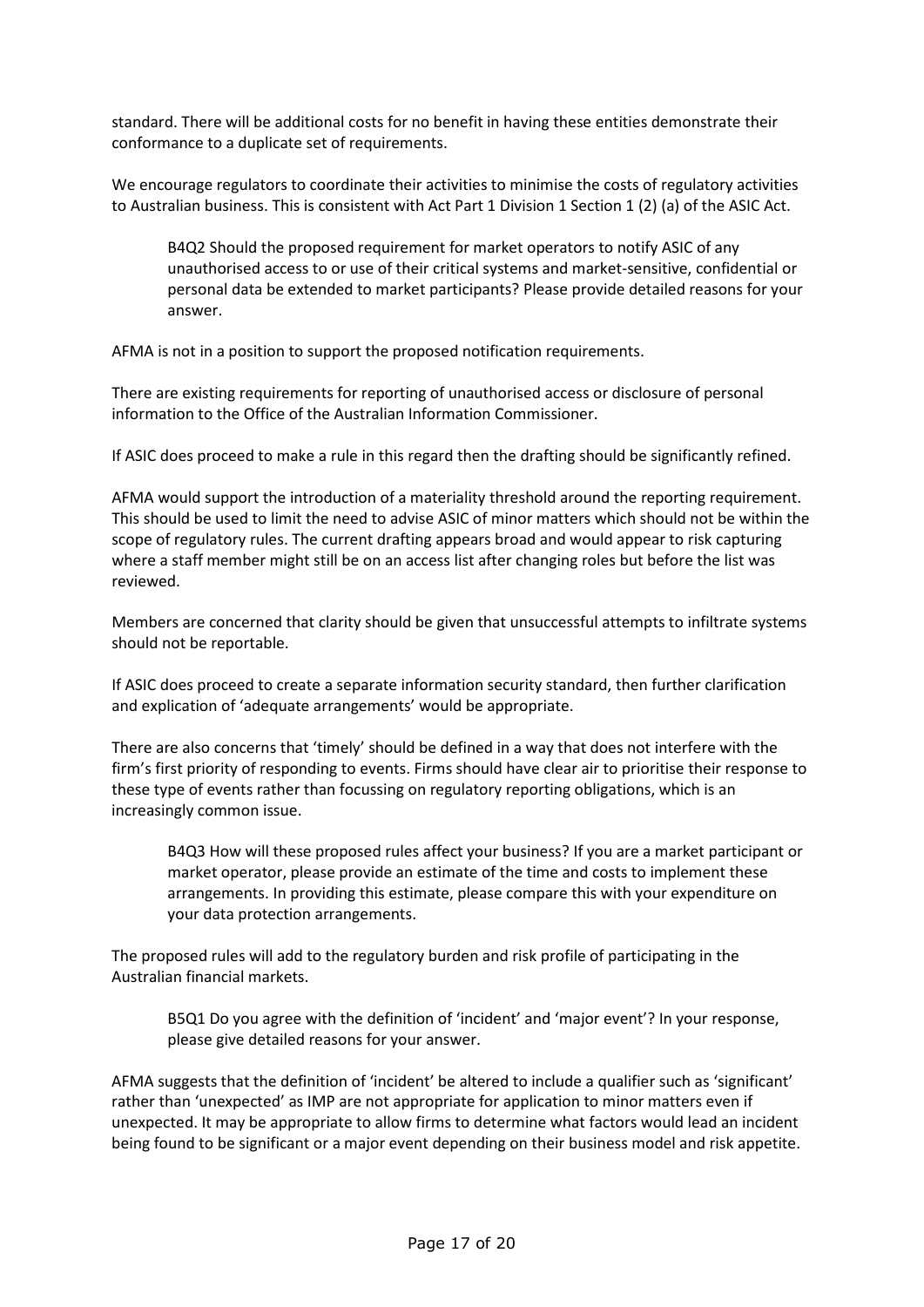We also note that 'usual operations' may need further explication as firms may define these differently depending on the type of outage.

B5Q2 Do you agree with our proposed rule that requires market operators and participants to have plans for dealing with an incident or major event? If not, please give detailed reasons why you disagree.

It is appropriate and prevailing good practice to have plans for dealing with incidents and major events. For market operators given their potential in some cases for systemic impact there may well be a case for a regulatory requirement.

For market participants we query whether the prescriptive approach proposed is appropriately calibrated to the risks. Guidance may be more appropriate given the risks and this may provide more flexibility for varying levels of response appropriate to firm appetite risk and business model.

8B.3.1 (2)(a) requires IMP and BCP plans "**must** be designed to enable: to the extent possible, continuation of the usual operation of Critical Systems" [Emphasis added]. This is a prescriptive requirement and may not be aligned with existing practice at many firms.

Firms may, having assessed the balance of reliability required to meet their client expectations, opt to run on lower specification machines (for example the machines that were previously installed as front line systems), with a more limited set of functionality. In our view this type of approach should not be a breach of the rules.

The requirement at 8B.3.1 (2)(b) which requires IMP and BCP plans to 'timely and orderly restoration of those usual operations' restoration of services, may also not be aligned with the business plans of all participants. A proprietary trading firm might decide that it will only work slowly to restore operations in the event of a major outage given the risks of prompt restoration of services. This type of approach similarly should not be a breach of the rules.

More generally we are concerned that the prescriptive approach taken will decrease the flexibility of firms in the market economy to adjust their IMP and BCP approaches to provide economic and cost effective responses.

We will not discuss each of the requirements suggested in the proposed rules, but note that we have a range of concerns, including around the potential for regulatory adjudication post factum around matters such as whether in the heat of a 'Major Event' event classification, internal escalation, external communications, were as planned and whether time objectives were met. If these were not ideal then ASIC may find the participant did not have adequate arrangements to carry out its plans (required by 8B.3.1 (5)).

B5Q3 Do you agree with the frequency of reviewing and testing incident management and business continuity plans?

The review and testing timing is aligned with standard industry practice. We note only that calendar year-based testing should be allowed to facilitate flexibility in timing of testing to, for example, avoid significant exchange software release dates. This would result in the period between tests being longer than 12 months in some instances but overall would create no change in the amount of testing over time.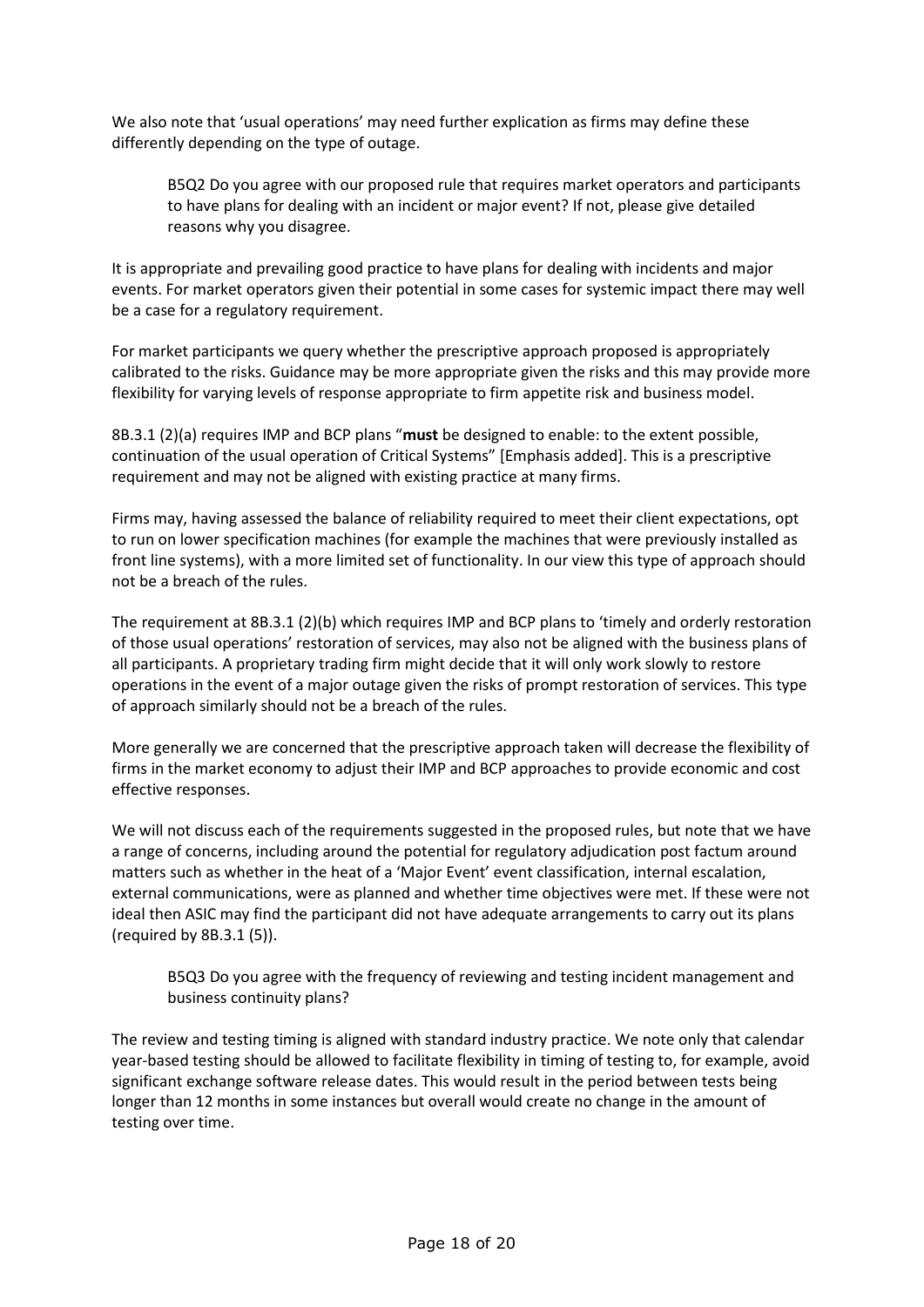B5Q4 Do you agree with the specific arrangements required in an incident management plan or business continuity plan?

AFMA does not support the proposal to require immediate notification to ASIC of a Major Event. The notification of regulators should not be the top priority when responding to an outage. Firms should be free to focus their energy on responding to the event and minimising the impact on their clients and the market. Regulatory notification should only be required when practical. Where reporting is required ASIC should provide a standard template.

B5Q5 How will these proposed rules affect your business? If you are a market participant or market operator, please provide an estimate of the time and costs to implement these arrangements. In providing this estimate, please compare this with your expenditure on incident management and business continuity arrangements.

AFMA queries the benefit of the requirement to hold the documentation for 7 years as opposed to five. This would appear to add cost without operational benefit.

B6Q1 Do you agree with our proposal to introduce this rule to ensure adequate governance arrangements and resourcing? If you do not agree, please provide detailed reasons why you disagree.

AFMA raises the importance of distinguishing between governance and management. Boards should not be required to provide shadow management. We suggest the phrasing be changed to "Board *or* Senior Management". Many Boards will delegate the detailed operational aspects of BCP arrangements to senior management. The Board's role is then to ensure governance of these arrangements is in order.

B6Q2 How will these proposed rules affect your business? If you are a market participant or market operator, please provide an estimate of the time and costs to implement these arrangements. In providing this estimate, please compare this with your expenditure on governance arrangements.

The proposed requirements around Boards may not be readily compatible with some corporate structures and if they were to proceed there could be significant costs associated with making arrangements to integrate offshore Boards into these processes.

B7Q1 Do you agree with our proposal to introduce this rule to ensure fair access to the market? If you do not agree, please provide detailed reasons why you disagree. B7Q2 How will this proposed rule affect your business? If you are a market operator, please provide an estimate of the time and costs to implement this fair access rule

We note this is a complex area and might be best deferred for more detailed consideration.

B8Q1 Do you agree with our proposal to introduce trading controls? If you do not agree, please provide detailed reasons why you disagree. B8Q2 How will these proposed rules affect your business? If you are a market operator, please provide an estimate of the time and costs to implement these trading controls.